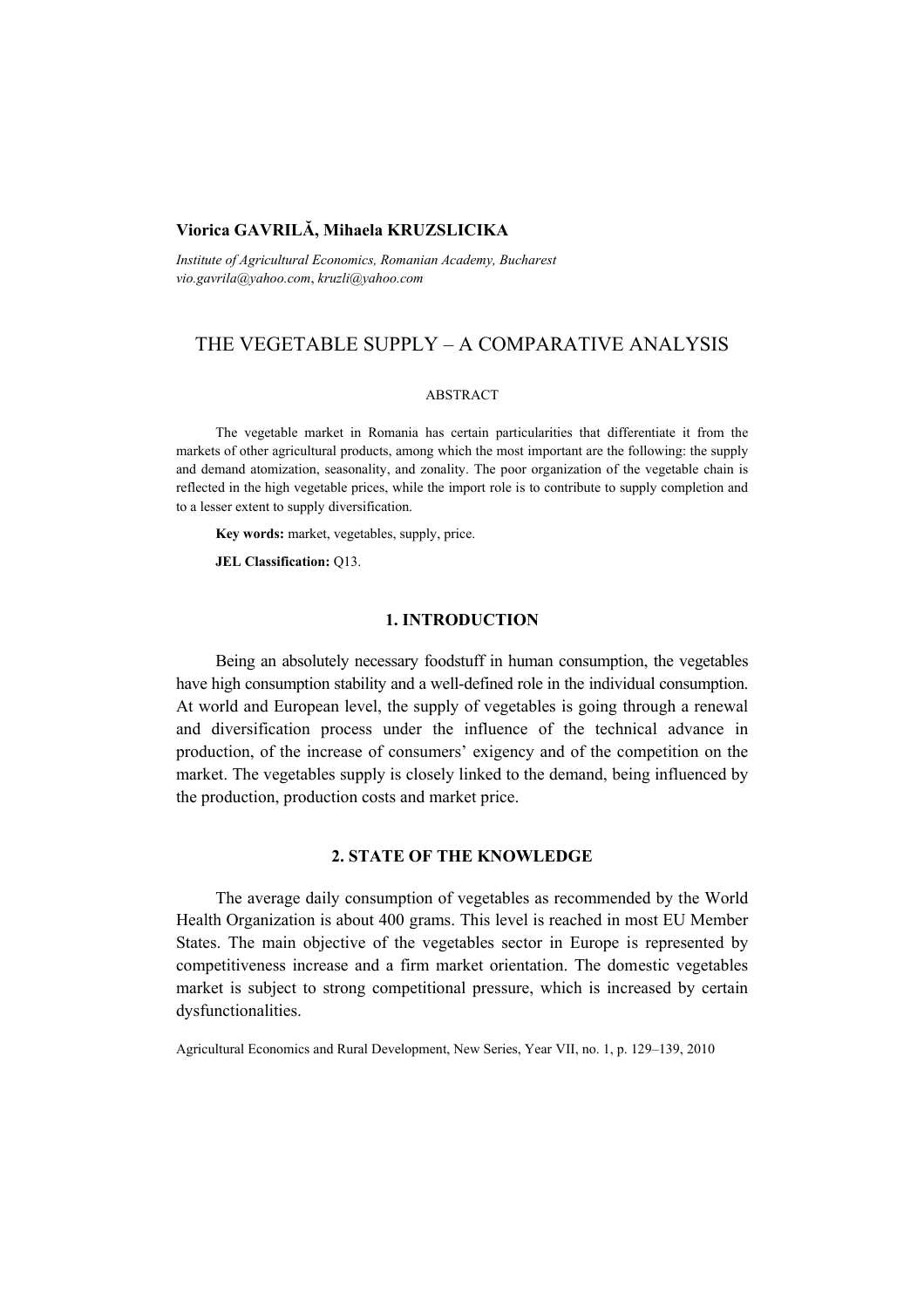#### **3. MATERIAL AND METHOD**

The study on the vegetables supply tried to investigate the *supply formation sources, the supply volume and structure, the factors influencing the supply,* to evaluate the *supply dynamics and distribution in the territory.* The data for this study were obtained from direct investigations and statistical sources. The processing of data enabled to draw certain conclusions regarding the supply evolution and the vegetable production profitability seen from the perspective of market prices.

# **4. RESULTS AND DISCUSSIONS**

#### **4.1. The Vegetable Supply on the European Union Market**

In the European Union, the most important vegetables in terms of production are the tomatoes (about 14 million tons), the carrots (5.3 million tons) and the onion (5.5 million tons).

As a tomato producer, Romania is on the fourth place, with a total production of 5.55%, after Italy (38.69%), Spain (27.03%) and Greece (9.57%) (Graph 1).



*Source*: Eurostat – Crop production.

Graph 1. The main tomato producers in the European Union.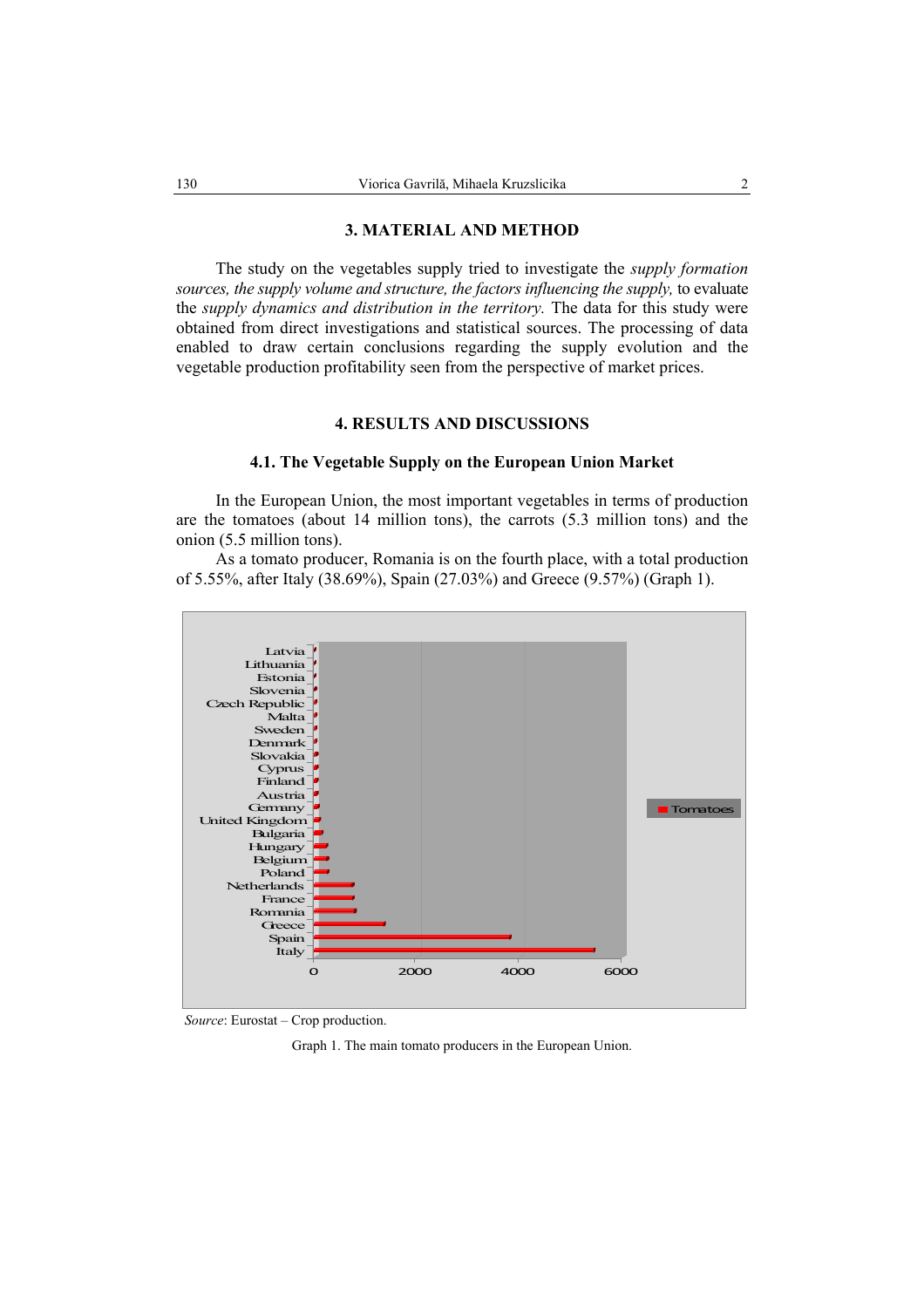The main carrot producers are Poland, with a share of 15.13% in total production, the United Kingdom (14.22%), France (11.82%), Italy (11.18%), Germany (10.35%), Netherlands (9.38%), Spain (9.04%) and Belgium (4.46%). Romania is on the 9-th position on this list, with only 3.33% in total production (Graph 2).

With a 7% share in total onion production, Romania is the sixth main producer, after Netherlands (22.62%), Spain (19.97%) Poland (10.96%) Germany (7.45%) and Italy (7.00%).



*Source*: Eurostat – Crop production.

Graph 2. The main carrot and onion producers in the European Union, thousand tons.

Compared to 2007, in the year 2008 in Romania, the producer prices were down in the main field vegetables (potatoes, tomatoes, onions and cabbages), except for the carrot prices. The same phenomenon took place in most EU Member States (Table 1).

From the hierarchy of producer prices, it can be noticed that for all the investigated products, Romania has higher prices compared to many European countries: the highest price is found in onion, i.e. 0.498 euro/kg; in tomatoes, Romania is on the 3rd place on the list, with 0.650 euro/kg, after Lithuania and the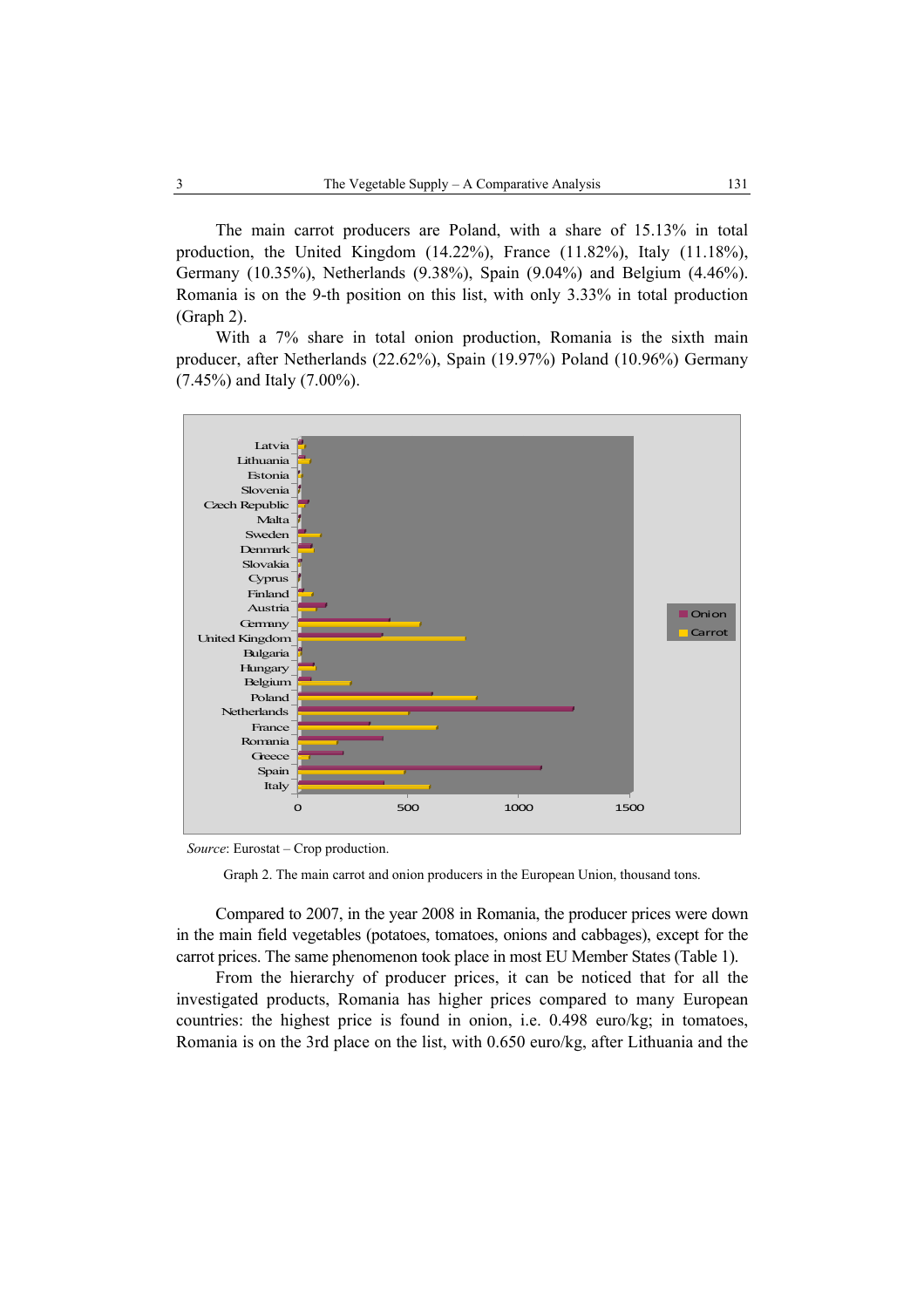Czech Republic; the 6th position in potatoes, with 0.228 euro/kg; compared to the countries from the same geographic zone, the price in Romania is by 158.9% higher compared to Poland, by 85.6% higher compared to Hungary and double compared to the Czech Republic; in white cabbage – 6th position, being outstripped by Luxemburg, Italy, Belgium, the United Kingdom and Greece; in carrots, with 0.612 euro/kg, Romania is on the 4th position, after Luxemburg, Greece and Cyprus.

|                     | <b>POTATOES</b> |                          | <b>TOMATOES</b> |                          | <b>CABBAGE</b> |                          | <b>ONION</b> |                          | <b>CARROT</b> |                          |
|---------------------|-----------------|--------------------------|-----------------|--------------------------|----------------|--------------------------|--------------|--------------------------|---------------|--------------------------|
|                     | Price           | 2008/                    | Price           | 2008/                    | Price          | 2008/                    | Price        | 2008/                    | Price         | 2008/                    |
| <b>Member State</b> | 2008            | 2007                     | 2008            | 2007                     | 2008           | 2007                     | 2008         | 2007                     | 2008          | 2007                     |
|                     | euro/kg         | $\overline{\frac{0}{0}}$ | Euro/kg         | $\overline{\frac{0}{0}}$ | euro/kg        | $\overline{\frac{0}{0}}$ | euro/kg      | $\overline{\frac{0}{0}}$ | euro/kg       | $\overline{\frac{0}{0}}$ |
| Belgium             | 0.087           | $-17.3$                  |                 |                          | 0.534          | 48.5                     | 0.362        | $-10.0$                  | 0.375         | 10.6                     |
| Bulgaria            | 0.226           | $-11.2$                  | 0.249           | $-14.8$                  | 0.262          | 9.5                      | 0.201        | $-28.9$                  | 0.254         | $-7.5$                   |
| Czech Republic      | 0.142           | $-37.1$                  | 0.746           | $\overline{3.6}$         | 0.141          | $-14.4$                  | 0.213        | $-23.2$                  | 0.245         | $\overline{4.3}$         |
| Denmark             | 0.299           | 28.1                     |                 |                          | 0.330          | $-2.9$                   | 0.196        | $-37.1$                  | 0.325         | 0.3                      |
| Germany             |                 |                          |                 |                          |                |                          |              |                          |               |                          |
| Estonia             |                 |                          |                 |                          |                |                          |              |                          |               |                          |
| Ireland             |                 |                          |                 |                          |                |                          |              |                          | 0.512         | $\overline{5.1}$         |
| Greece              | 0.462           | $-7.1$                   | 0.645           | 7.7                      | 0.396          | 6.1                      | 0.410        | $-16.4$                  | 0.653         | 13.3                     |
| Spain               | 0.222           | $-7.4$                   | 0.589           | $-8.2$                   | 0.300          | 0.2%                     | 0.164        | $-33.2$                  | 0.292         | 8.8                      |
| France              |                 |                          |                 |                          |                |                          |              |                          |               |                          |
| Italy               |                 |                          |                 |                          | 0.630          | $\overline{36.0}$        |              |                          |               |                          |
| Cyprus              | 0.560           | 48.3                     |                 |                          |                |                          | 0.390        | 13.6                     | 0.620         | $-7.4$                   |
| Latvia              | 0.141           | 13.6                     |                 |                          |                |                          | 0.275        | 12.7                     | 0.186         | 61.3                     |
| Lithuania           | 0.182           | $-20.4$                  | 1.303           | 243.9                    | 0.166          | $-15.0$                  | 0.212        | $-13.9$                  | 0.234         | 2.3                      |
| Luxembourg          | 0.362           | $-2.1$                   |                 |                          | 1.150          | 0.0                      |              |                          | 1.490         | 0.0                      |
| Hungary             | 0.155           | $-39.6$                  | 0.645           | $-8.1$                   | 0.274          | 4.2                      | 0.179        | $-43.4$                  | 0.276         | $-7.2$                   |
| Malta               | 0.240           | $-33.3$                  | 0.569           | 12.5                     | 0.186          | $-12.8$                  | 0.476        | $-6.0$                   | 0.390         | 23.5                     |
| Netherlands         | 0.089           | $-50.4$                  |                 |                          | 0.210          | 10.5                     | 0.066        | $-56.7$                  | 0.132         | 36.8                     |
| Austria             | 0.106           | $-43.4$                  | 0.341           | 32.9                     | 0.238          | 8.9                      | 0.104        | $-55.4$                  | 0.293         | 23.6                     |
| Poland              | 0.111           | 3.5                      | 0.208           | 31.4                     | 0.168          | 20.1                     | 0.190        | $-14.9$                  | 0.092         | 19.8                     |
| Portugal            | 0.174           | $-15.4$                  | 0.394           | 23.4                     | 0.285          | $-26.5$                  | 0.400        | $-23.6$                  | 0.219         | 25.6                     |
| Romania             | 0.288           | $-12.7$                  | 0.650           | $-4.2$                   | 0.378          | $-12.5$                  | 0.498        | $-12.7$                  | 0.612         | 1.4                      |
| Slovenia            | 0.185           | 1.1                      |                 |                          | 0.230          | 17.4                     | 0.284        | $-30.9$                  | 0.429         | 10.8                     |
| Slovakia            | 0.144           | $-27.4$                  | 0.159           | 13.5                     | 0.126          | 0.0                      | 0.180        | $-28.1$                  | 0.164         | 10.0                     |
| Finland             | 0.224           | 4.8                      |                 |                          |                |                          | 0.480        | $-20.4$                  | 0.477         | 0.5                      |
| Sweden              | 0.310           | 9.8                      |                 |                          | 0.222          | $-16.0$                  | 0.176        | $-35.9$                  | 0.304         | $-1.4$                   |
| United Kingdom      | 0.186           | $-10.7$                  |                 |                          | 0.460          | $-3.4$                   | 0.205        | $-47.1$                  | 0.451         | $-9.7$                   |

| ۰,<br>٦ |  |
|---------|--|
|---------|--|

Producer prices for the main field vegetables, by EU Member States

*Source*: calculations by:

http://epp.eurostat.ec.europa.eu/portal/page/portal/agriculture/data/database.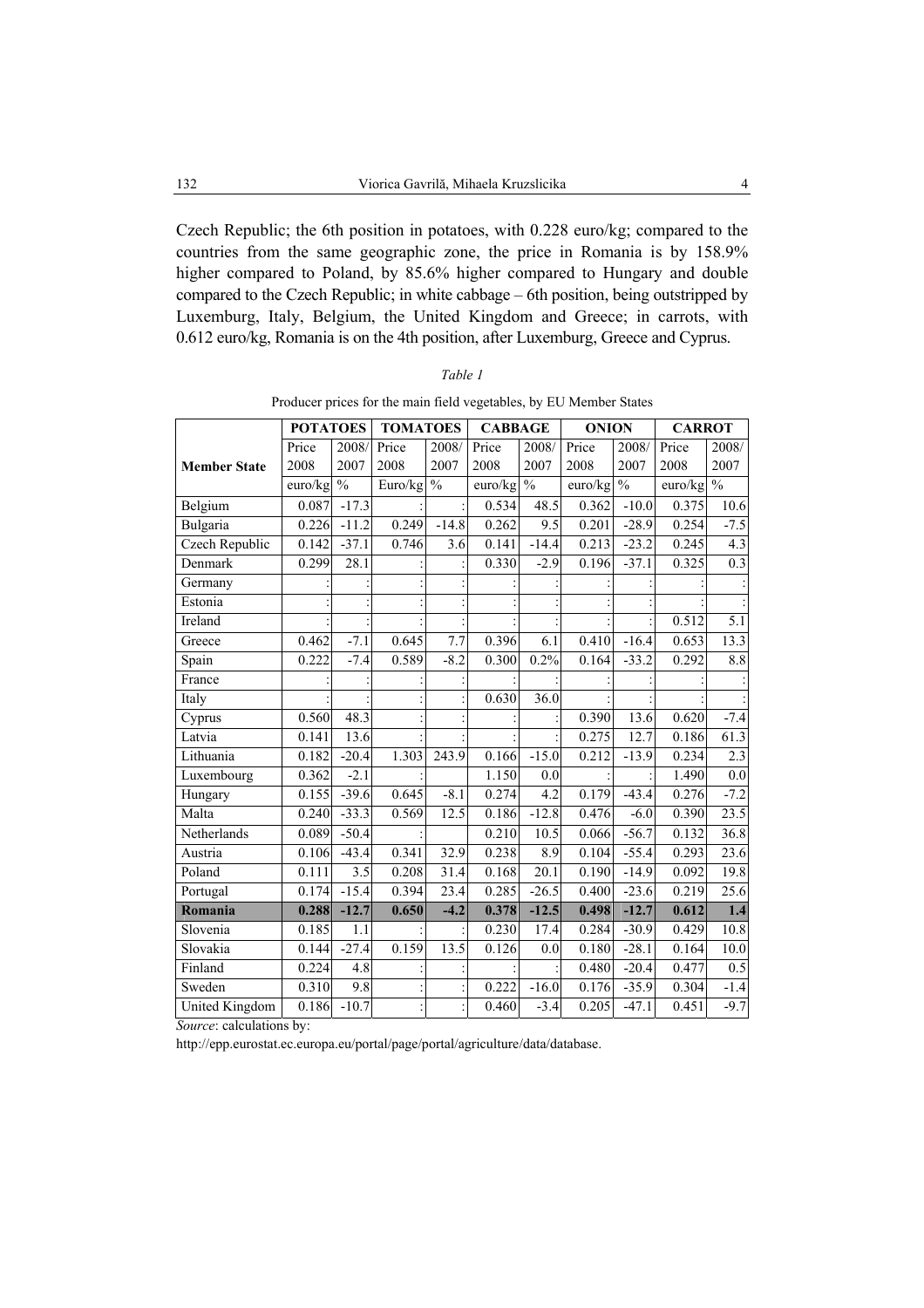This situation can be explained by the low average yields, the higher costs and the extremely fragmented supply. At the same time, the subsidies received by the producers of vegetables in many EU Member States are significantly higher than those received in Romania. Another explanation provided by the professional organizations would be the absence of domestic supply organization, which makes it possible for intermediaries to establish the prices. The low purchasing power results in cheaper imports, even though the consumers prefer the domestic vegetables, which are tastier.

# **4.2. The Vegetable Supply on the Romanian Market**

In the year 2008, the area under vegetables accounted for 2.9% of total arable area, and 3.4% of total cultivated arable area. At the European Union level, the share is quite similar.

The total area cultivated with vegetables has an increasing trend with certain yearly variations: in the year 1990, the total area was 216 thousand hectares, in the year 2000 it increased to 234 thousand hectares, to reach 268 thousand hectares in 2008 (Graph 3).



Source: https://statistici.insse.ro/shop/

This tendency is stronger in the case of white cabbage. In the structure, seven vegetable species cover almost 75% of the cultivated area. As share in the cultivated area, the tomatoes are on the first place, with 19%, followed by the white cabbage with 18%, dry onions with 13%, peppers 8%, edible roots and tubers 7%, dry garlic 5% and eggplants 4% (Graph 4).

Graph 3. Evolution of the area under vegetables in the period 2000–2008, hectares.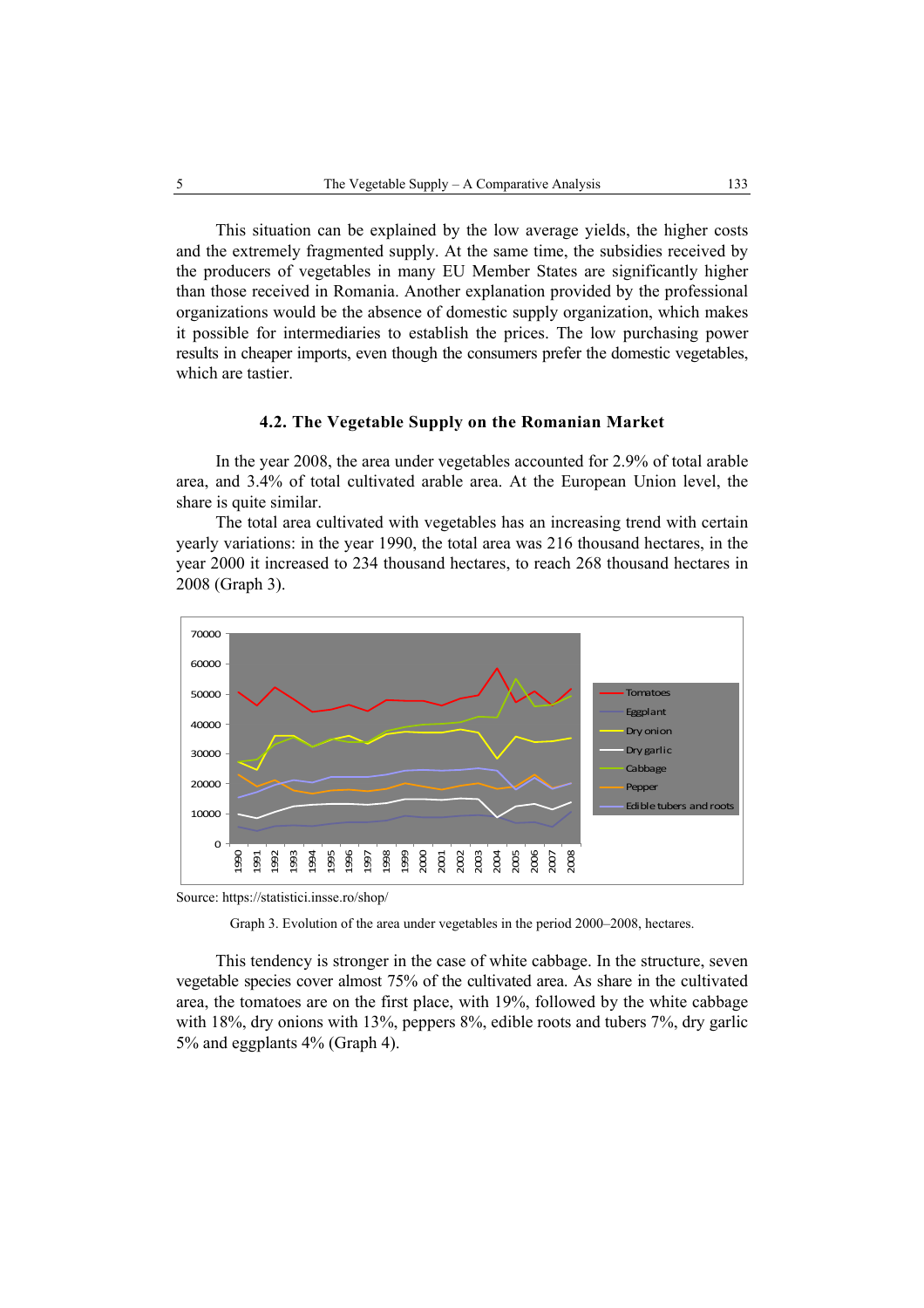

*Source:* calculations based on the data from https://statistici.insse.ro/shop/.

Graph 4. Structure of area cultivated with vegetables in the period 2000–2008, %.

From the value point of view, the production of vegetables represented 19% of the total value of crop production in the year 2008. The total vegetable production increased in the period 2000–2008, with a maximum of 4774 thousand tons in the year 2004, but it significantly decreased in the year 2007, to reach only 3117 thousand tons of vegetables. The average yields per hectare are relatively low and different year after year, being strongly dependent on the weather factors (Table 2).

| <b>Yield/hectare</b>                                                                                                             | 2000 | 2001 | 2002       | 2003 | 2004 | 2005 | 2006 | 2007 | 2008 |
|----------------------------------------------------------------------------------------------------------------------------------|------|------|------------|------|------|------|------|------|------|
| $Vegetables - thou.$ tons                                                                                                        | 10.8 | 12.6 | 12.1       | 13.9 | 15.5 | 13.6 | 14.8 | 12.3 | 14.2 |
| Tomatoes                                                                                                                         | 13.2 | 14.2 | 13.6       | 16.6 | 22.7 | 13.3 | 16.5 | 13.9 | 15.8 |
| Eggplant                                                                                                                         | 10.9 | 12.7 | 13.1       | 13.7 | 16.8 | 14.2 | 14.0 | 11.7 | 14.6 |
| Dry onion                                                                                                                        | 8.0  | 10.7 | 9.0        | 9.5  | 11.8 | 10.2 | 11.6 | 9.5  | 11.3 |
| Dry garlic                                                                                                                       | 4.6  | 5.7  | 4.8        | 5.2  | 7.5  | 5.5  | 4.9  | 4.4  | 5.2  |
| Cabbage                                                                                                                          | 18.5 | 20.6 | 20.3       | 24.2 | 21.8 | 18.4 | 24.2 | 19.4 | 19.7 |
| Peppers                                                                                                                          | 9.2  | 10.3 | 10.3       | 12.4 | 13.1 | 10.7 | 12.1 | 9.9  | 11.8 |
| Edible tubers and roots                                                                                                          | 10.4 | 12.5 | 12.3       | 13.2 | 14.4 | 12.7 | 13.3 | 11.5 | 13.3 |
| the contract of the contract of the contract of the contract of the contract of the contract of the contract of<br>$\sim$ $\sim$ |      |      | $\sqrt{1}$ |      |      |      |      |      |      |

*Table 2*  Evolution of the average yields in vegetables in the period 2000–2008, tons/ha

*Source:* calculations by https://statistici.insse.ro/shop/.

Variability can be noticed in tomatoes, with minimum yields in 2007 and maximum yields of 22 tons/ha in 2004, and maximum 24t/ha in cabbage in 2003. Compared to the EU average, the average yield per hectare in tomatoes in Romania is almost 3-4 times lower. The yields slightly increased in 2008, except for the average yields in onions. The Romanian market features certain particularities that differentiates it from the markets of other agricultural products, among which the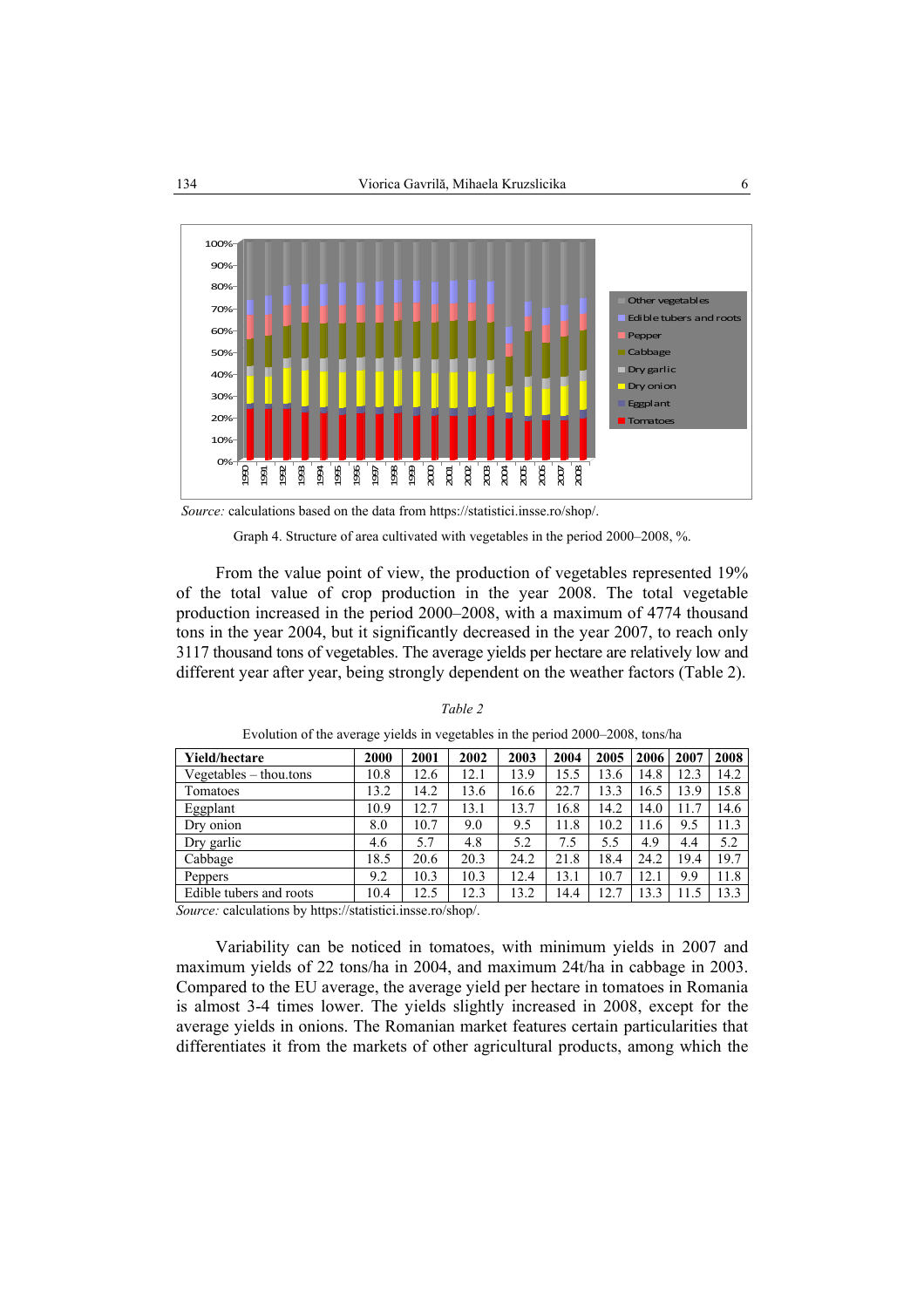most important are the following: demand and supply atomization, seasonality of vegetable crops, and the existence of a low developed marketing system; at the same time, the demand for vegetables has a continuous character, while the supply is seasonal. In the National Institute for Statistics, the observance and collection of prices used in the calculation of average prices is made on a selective basis, by representative marketing channels, depending on the nature of product, using a sample consisting of 100 agri-food markets, 50 stockyards, about 100 processors, about 60 wholesalers and 50 commercial companies and research and agricultural production units.

#### *Table 3*

Average monthly and yearly prices of agricultural products sold on the agri-food markets, RON /kg

|                                                               | Year<br>2008             | Jan.<br>2009 | Feb.<br>2009                      | Marc<br>h 2009 | Apr.<br>2009   | May<br>2009 | Jun.<br>2009 | Jul.<br>2009 | Aug.<br>2009 | Sept.<br>2009 | Oct.<br>2009 |
|---------------------------------------------------------------|--------------------------|--------------|-----------------------------------|----------------|----------------|-------------|--------------|--------------|--------------|---------------|--------------|
| Autumn cabbage                                                | 1.26                     | 1.52         | 1.66                              | 1.82           | 2.17           |             |              |              |              | 1.19          |              |
| Field tomatoes                                                | 2.45                     |              |                                   |                |                |             | 3.16         | 2.15         | 1.69         | 1.85          | 2.22         |
| Field cucumbers                                               | 2.2                      |              |                                   |                |                | 3.75        | 2.11         | 1.48         | 1.56         | 1.77          | 2.45         |
| Carrots                                                       | 2.25                     | 2.1          | 2.04                              | 2.03           | 2.28           | 2.76        | 3.24         | 2.84         | 2.3          | 2.18          | 2.1          |
| Dry onions                                                    | 1.83                     | 1.81         | 1.78                              | 1.72           | 1.74           | 1.76        | 1.81         | 1.88         | 1.72         | 1.64          | 1.69         |
| Peppers                                                       | 2.92                     |              |                                   |                |                |             |              | 2.59         | 2            | 1.89          | 2.05         |
| Eggplants                                                     | 3.21                     |              | ٠                                 |                |                |             |              | 4.05         | 1.74         | 1.81          | 2.07         |
|                                                               |                          |              | 2009 as compared to 2008, RON/kg  |                |                |             |              |              |              |               |              |
| Autumn cabbage                                                | -                        | $-0.59$      | $-0.51$                           | $-0.49$        | $-0.34$        |             |              |              |              | $-0.11$       | $-0.21$      |
| <b>Field tomatoes</b>                                         | -                        |              |                                   |                |                |             | 0.11         | $-0.05$      | $-0.48$      | $-0.45$       | $-0.84$      |
| Field cucumbers                                               | $\overline{\phantom{0}}$ |              |                                   |                |                | 0.96        | 0.34         | $-0.11$      | $-0.36$      | $-0.71$       | $-0.97$      |
| Carrots                                                       | -                        | $-0.06$      | $-0.05$                           | $-0.09$        | $-0.01$        | 0.21        | 0.45         | 0.38         | 0.18         | 0.1           | $-0.01$      |
| Dry onions                                                    | -                        | $-0.14$      | $-0.13$                           | $-0.16$        | $-0.17$        | $-0.16$     | $-0.15$      | $-0.06$      | $-0.06$      | $-0.11$       | $-0.05$      |
| Peppers                                                       | -                        |              |                                   |                |                |             |              | $-0.75$      | $-0.73$      | $-0.75$       | $-1.08$      |
| Eggplants<br>$\mathbf{1}$ $\mathbf{1}$ $\mathbf{1}$<br>$\sim$ | $\blacksquare$<br>1.1.1  |              | $\overline{u}$ and $\overline{u}$ | $\sqrt{1}$     | $\overline{1}$ |             |              | $-0.27$      | 0.23         | $-0.03$       | $-0.37$      |

Source: calculations by https://statistici.insse.ro/shop/.

From the NIS data, it results that in the year 2009, the monthly price of fresh vegetables was significantly lower compared to 2008, except for the prices in May and June.

#### **4.3. The analysis of prices from Agronet Prices database**

The information coverage area is represented by the prices of eight products collected on the territory of 14 counties. The minimum number of products per county is one (for example, in the county Suceava there are prices only for potatoes), and the maximum number of products is 4 (e.g. the county Galaţi with: peppers, cucumbers, lettuce and tomatoes). The prices are given by two marketing channels: at farm gate (for the production delivered to processing) and prices on the peasant market. We mention that the prices do not include value added tax (VAT).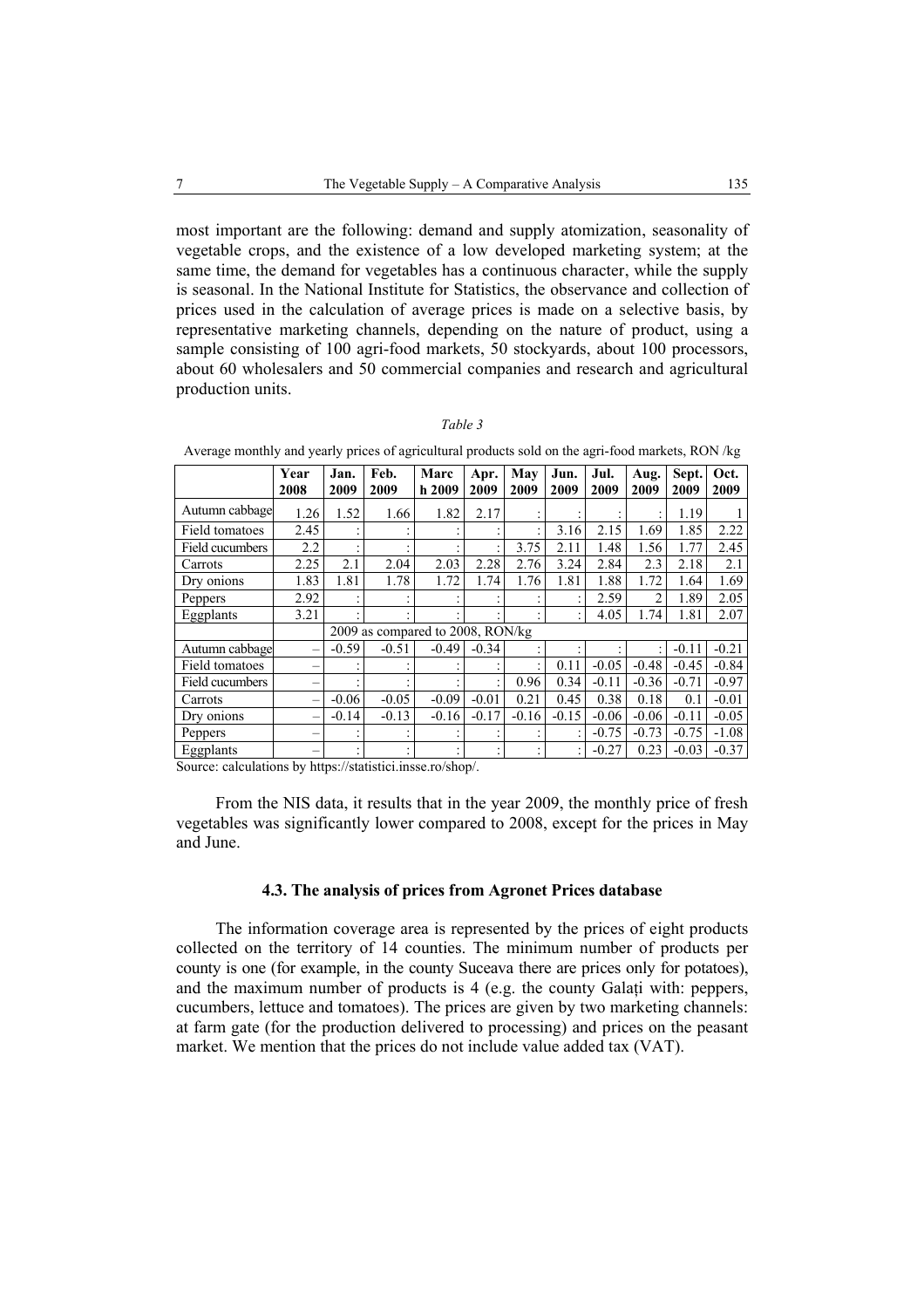The prices for the following products were inputted and processed in the Agronet Prices database:

- peppers: Galaţi, Ialomiţa, Ilfov;
- potatoes: Braşov, Constanta, Harghita, Suceava;
- cucumbers: Brăila, Buzău, Galaţi, Ilfov, Olt,Prahova;
- onions: Brăila: Buzău Constanta Olt;
- roots: Braşov Constanta Dâmboviţa Dolj Ialomiţa Olt Prahova;
- tomatoes: Brăila Galaţi,Ilfov Olt Prahova;
- cabbages: Buzău Dâmboviţa Ialomiţa Prahova;
- lettuce: Buzău Dâmboviţa Galaţi Ilfov.

The yearly price for each product in part was calculated for the products for which prices were supplied throughout the year and it represents an average of the above-mentioned counties. A synthesis of the results for the yearly prices, by the two marketing channels, is given in Graph 5.



*Source*: Agronet Prices database.

The difference between the price on the peasant market and the farm gate price does not represent only the profit, the transport and handling costs being also included here, as well as other costs related to the marketing of products. In this respect, the calculated differences by each product, in decreasing order, are the following: 64% for lettuce, 57% for cabbages, 55% for potatoes and onions, 50% for roots, 44% for cucumbers, 40% for tomatoes. Yet a higher percentage for lettuce does not mean a higher profitability compared to cabbages, as the high perishability level may lead to higher losses through depreciation.

For tomatoes and cucumbers, which are also perishable products, a higher profitability can result from their production all over the year, under intensive systems (in glasshouses and under plastic foil) and the storage of this production in specially equipped storage houses, under controlled environment.

Graph 5. The average yearly price by marketing channels in the year 2009, RON/kg.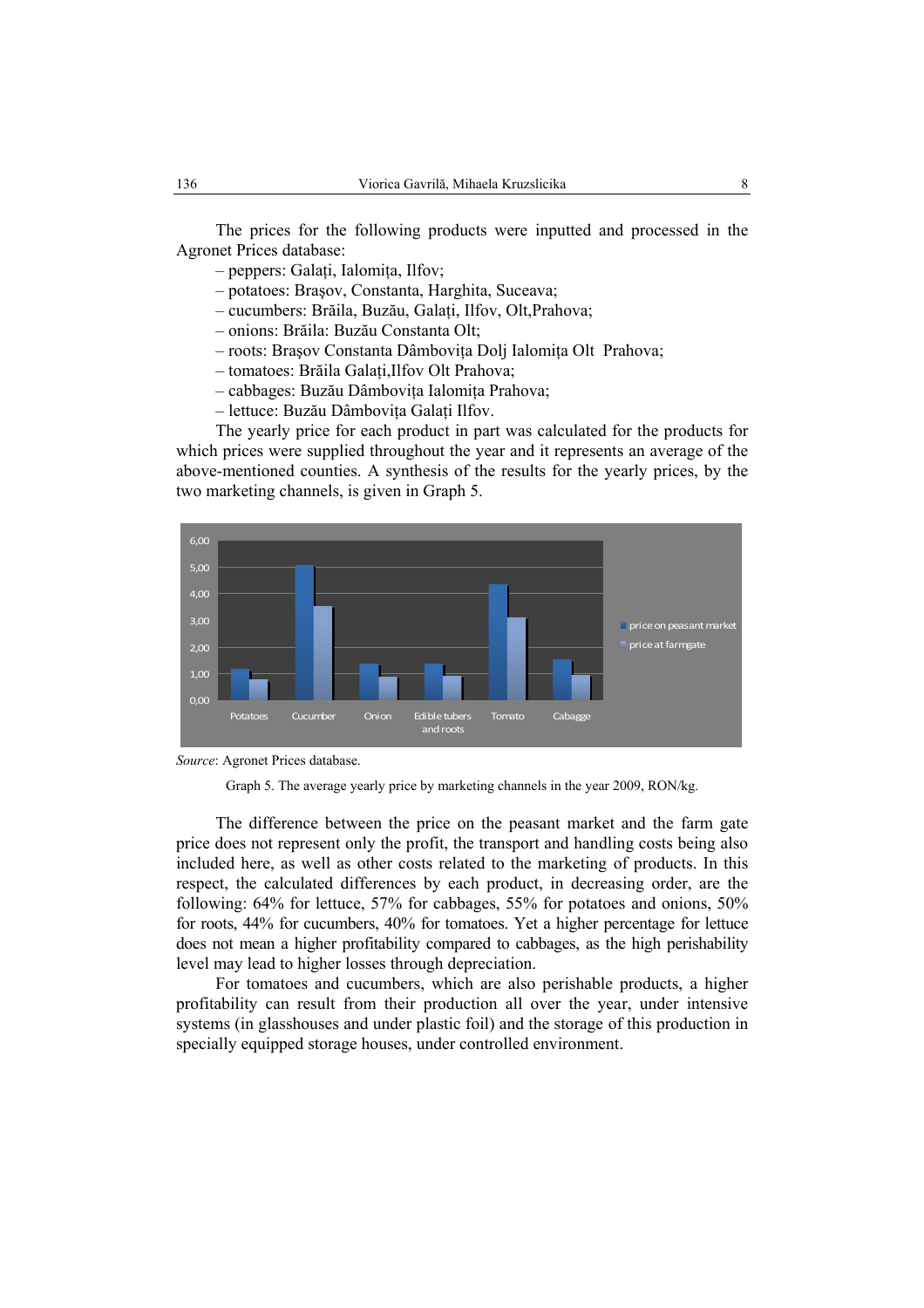This can contribute to the prolongation of the supply period on the market. Although in the out of season period, the vegetables consumption is significantly lower, the prices are quite attractive, which is a serious reason for the domestic supply enlargement.

For the organic vegetables, the farm gate price is maintained constant, starting with the seventh month up to the tenth month of the year, when it is lower compared to the winter and the spring months. For the cabbage produced under organic system, the average yearly price was 4.12 RON/kg, while for the organic onion 3.87 RON/kg. The price difference between the organic and the conventional vegetables is almost 3 RON/kg for onions and 2.7 RON/kg for cabbages.



*Source*: Agronet Prices database.

# **4.4. Market supply balance**

The market analysis reveals that the imports of vegetables doubled in the last five years (Table 4).

|                     |                         | 2002/  | 2003/  | 2004/  | 2005/   | 2006/  | 2007/  |
|---------------------|-------------------------|--------|--------|--------|---------|--------|--------|
|                     | <b>Specification</b>    | 2003   | 2004   | 2005   | 2006    | 2007   | 2008   |
| A.                  | <b>RESOURCES</b>        | 3814.2 | 4412.4 | 4827.6 | 4049.8  | 4502.6 | 3578.1 |
|                     | Utilizable production   | 3514.9 | 4122.9 | 4476   | 3624.7  | 4138.9 | 3116.8 |
| 2                   | Imports                 | 299.3  | 289.5  | 351.6  | 425.1   | 363.7  | 461.3  |
| <b>B.</b>           | <b>UTILIZATIONS</b>     | 3814.2 | 4412.4 | 4827.6 | 4049.8  | 4502.6 | 3578.1 |
| 3                   | <b>Exports</b>          | 49.7   | 16.5   | 26.4   | 23.7    | 24.2   | 21.0   |
| $\overline{\bf{4}}$ | Stock variation $(+/-)$ |        | 23.5   | 2.7    | $-26.2$ |        |        |

*Table 4*  Supply balance, total vegetables (melons included), thousand tons

*Graph 6.* Evolution of monthly farm gate prices for organic vegetables, in the year 2009, RON/kg in Călăraşi county.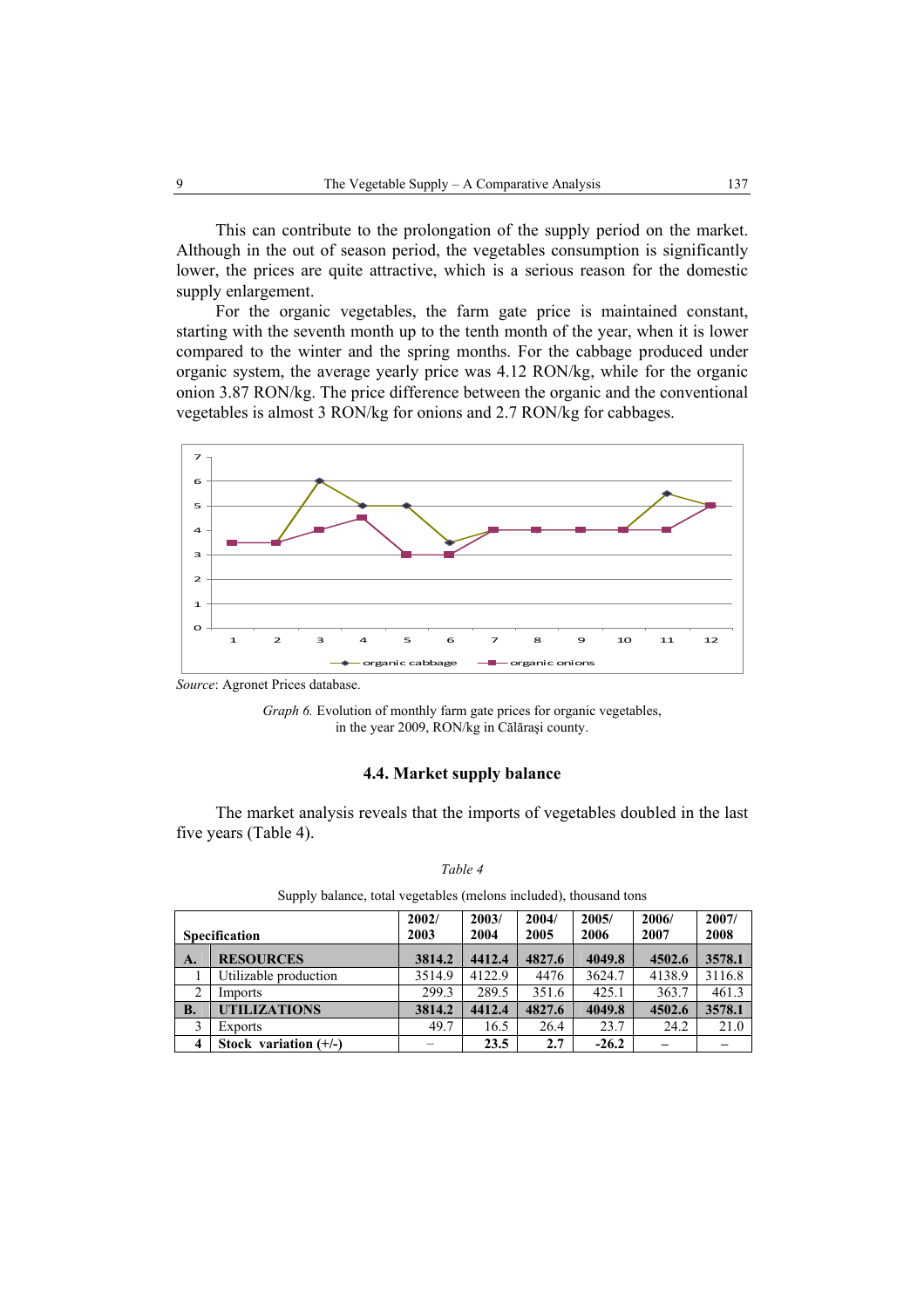| 5                        | Domestic use                    | 3764.5 | 4395.9  | 4801.2  | 4026.1  | 4478.4  | 3557.1  |
|--------------------------|---------------------------------|--------|---------|---------|---------|---------|---------|
| $\overline{\phantom{0}}$ | Seeds                           | 4.3    | 4.3     | 4.1     | 2.4     | 3.8     | 3.3     |
| $\overline{\phantom{0}}$ | Fodder                          | 381    | 453.5   | 492.4   | 254.6   | 262     | 342.8   |
| $\overline{\phantom{0}}$ | Losses                          | 152.6  | 176.5   | 193.1   | 391     | 328.2   | 250.1   |
| $\qquad \qquad -$        | Human consumption               | 3226.6 | 3738.1  | 4108.9  | 3404.3  | 3884.4  | 2960.9  |
|                          | Share of imports in consumption | 9.3%   | $7.7\%$ | $8.6\%$ | 12.5%   | 9.4%    | 15.6%   |
|                          | Share of exports in production  | 1.4%   | 0.4%    | $0.6\%$ | $0.7\%$ | $0.6\%$ | $0.7\%$ |

*Table 4* (continued)

*Source*: Supply balances for the main agri-food products, year 2008, NIS.

The imports of vegetables have as main purpose to meet the demand and to a lesser extent supply diversification. Thus, most often vegetables are imported – tomatoes, potatoes and onions – which together account for 50% of the country's imports of vegetables.

### **5. CONCLUSIONS**

Owing to the natural soil fertility and diversity of weather conditions, Romania stands out by its high potential for the field vegetables production. This potential is put into value used by the diversified range of cultivated vegetables and increase of land areas cultivated with competitive vegetable varieties.

There are serious dysfunctionalities along the vegetables chain that result from production organization. Among these, the following are worth mentioning:

– large number of small-sized units, the holdings up to 3 ha prevailing, with a poor endowment in modern production and harvesting means;

– high fragmentation level of land areas under vegetables;

– excessive dependence on the weather factor;

– deficiencies in irrigating the crops in due time;

– abandoned protected spaces.

The production commercialization represents the most difficult problem along the chain. The vegetables are most often directly sold at the farm gate to the beneficiary or to the intermediaries that supply the urban markets.

The domestic vegetable supply is competing against the large supermarkets that prefer homogeneous batches and a smooth supply of fresh vegetables: less than 10% of the domestic production is sold along this channel.

A strength of the domestic production of vegetables is represented by their good taste, which remains one of the main appreciation criterion. However, the high price of the domestic supply as compared to imports determines the consumers with low purchasing power to opt for imported vegetables.

A positive aspect represented by the modernization of the processing units could act as a stimulating factor of the supply for processing and not only to absorb the production surplus on the fresh vegetable market.